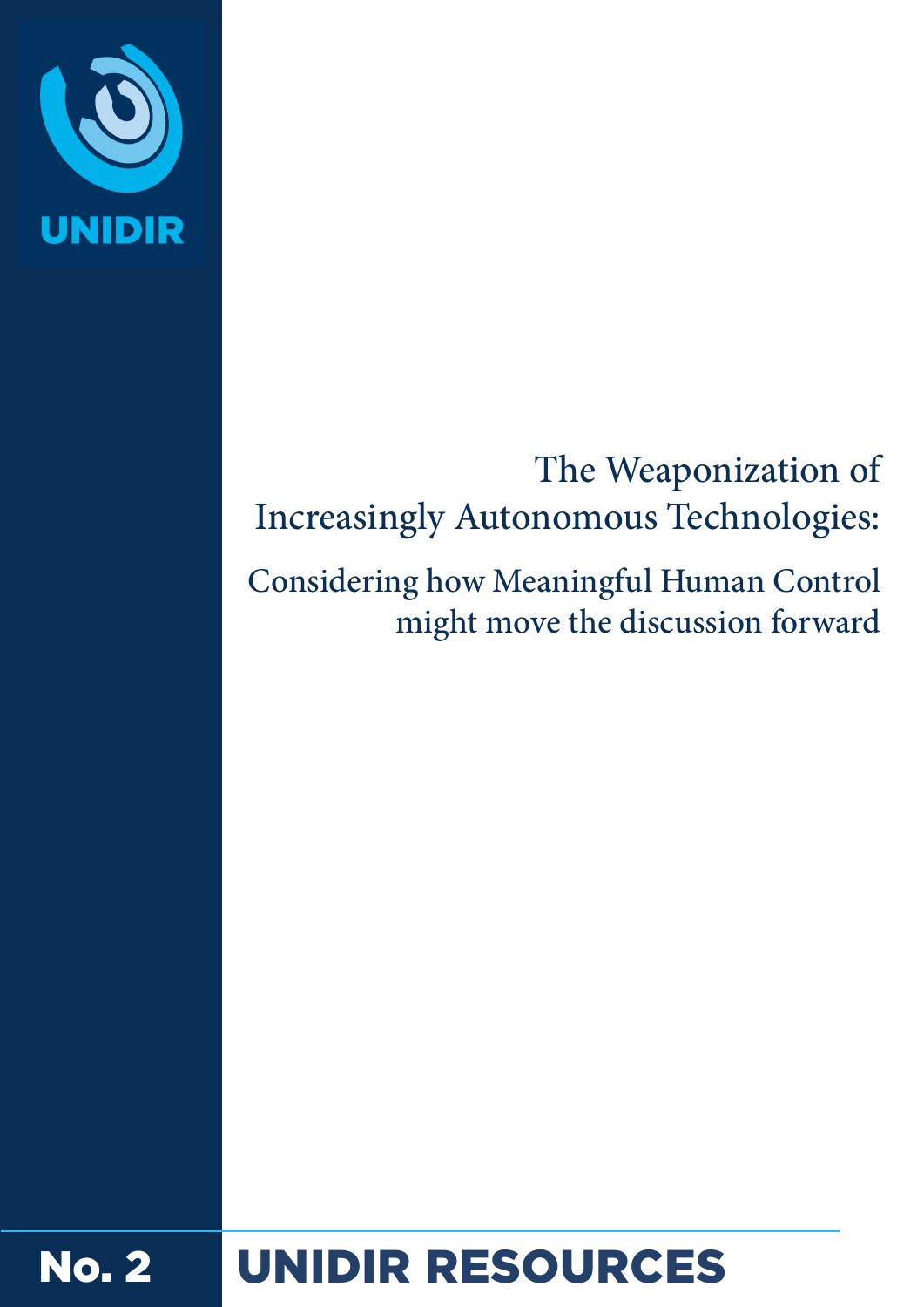#### **Acknowledgements**

Support from UNIDIR's core funders provides the foundation for all of the Institute's activities.

In addition, dedicated project funding was received from the governments of the Netherlands and Switzerland.

The Institute would also like to thank Tae Takahashi and Elena Finckh for their valuable assistance with this project.

#### **About UNIDIR**

The United Nations Institute for Disarmament Research (UNIDIR)—an autonomous institute within the United Nations—conducts research on disarmament and security. UNIDIR is based in Geneva, Switzerland, the centre for bilateral and multilateral disarmament and non-proliferation negotiations, and home of the Conference on Disarmament. The Institute explores current issues pertaining to the variety of existing and future armaments, as well as global diplomacy and local tensions and conflicts. Working with researchers, diplomats, government officials, NGOs and other institutions since 1980, UNIDIR acts as a bridge between the research community and governments. UNIDIR's activities are funded by contributions from governments and donor foundations.

#### **Note**

The designations employed and the presentation of the material in this publication do not imply the expression of any opinion whatsoever on the part of the Secretariat of the United Nations concerning the legal status of any country, territory, city or area, or of its authorities, or concerning the delimitation of its frontiers or boundaries.

The views expressed in this publication are the sole responsibility of UNIDIR. They do not necessarily reflect the views or opinions of the United Nations or UNIDIR's sponsors.

[www.unidir.org](http://WWW.UNIDIR.ORG)

© UNIDIR 2014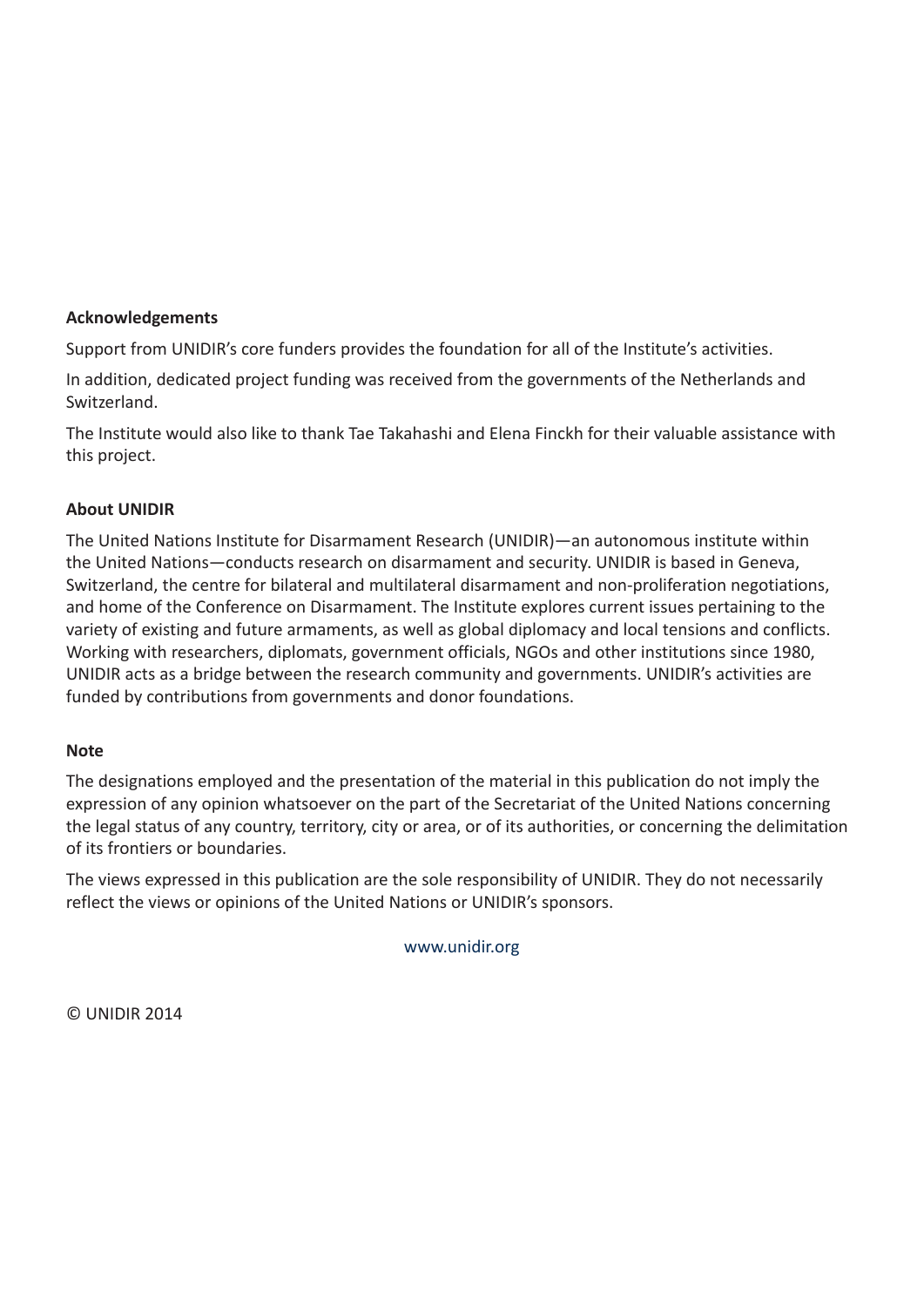# **The Weaponization of Increasingly Autonomous Technologies<sup>1</sup> : Considering how Meaningful Human Control might move the discussion forward**

*Recent discussions in a variety of intergovernmental, academic and policy forums have considered, among other issues, the objective of maintaining "meaningful human control" over increasingly autonomous weapons. This UNIDIR paper examines what may be understood by "meaningful human control", its strengths and weaknesses as a framing concept for discussions on autonomy and weapon systems, as well as other conceptual*  and policy-oriented approaches that address concerns about the weaponization of *increasingly autonomous technologies. It is the second in a series<sup>2</sup> of UNIDIR papers on the weaponization of increasing autonomous technologies.3*

#### **Where did the concept of Meaningful Human Control come from?**

The phrase "human control" in relation to weapon systems is not new—it has been used by both proponents and opponents of increasingly autonomous technologies. The 2012 US Department of Defence Directive 3000.09 on Autonomy in Weapon Systems uses the phase "human control" in its definition of semi-autonomous weapon systems.<sup>4</sup> The International Committee of the Red Cross has stressed the need for "human control" of certain "critical functions" of weapon systems.<sup>5</sup> Early statements of the International

<sup>1</sup> UNIDIR has purposefully chosen to use the word "technologies" in order to encompass the broadest relevant categorization. In this paper, this categorization includes machines (inclusive of robots and weapons) and systems of machines (such as weapon systems), as well as the knowledge practices for designing, organizing and operating them.

<sup>2</sup> UNIDIR's first paper is entitled "Framing Discussions on the Weaponization of Increasingly Autonomous Technologies" (May 2014). For more information about UNIDIR's project "The Weaponization of Increasingly Autonomous Technologies", sponsored by the Governments of Switzerland and the Netherlands, see www.unidir.org/programmes/security-and-society/theweaponization-of-increasingly-autonomous-technologiesimplications-for-security-and-arms-control.

<sup>3</sup> The views expressed in this paper are the sole responsibility of UNIDIR. UNIDIR would like to acknowledge the thoughtful contributions of the participants in a May 2014 meeting on meaningful human control convened by UNIDIR: John Borrie, Maya Brehm, Neil Davison, Kristian Hammond, Peter Herby, Patrick Lin, George Lucas, Noam Lubell, Richard Moyes, Erwan Roche, Lisa Rudnick, WSP Sidhu, Rob Sparrow, Alexandre Vautravers and Kerstin Vignard. UNIDIR would also like to acknowledge the contributions of those experts and interviewees who have requested to remain unnamed.

<sup>4</sup> See United States, Department of Defence, "Directive 3000.09. Autonomy in Weapon Systems" of 21 November 2012, page 14, at www.dtic.mil/whs/directives/corres/pdf/300009p.pdf.

<sup>5</sup> See ICRC statement of 13 May 2014 at www.icrc.org/eng/resources/documents/statement/2014/05- 13-autonomous-weapons-statement.htm; see also *Report of the ICRC Expert Meeting on Autonomous Weapon Systems: Technical, Military, Legal and Humanitarian Aspects*, at www.icrc.org/ eng/assets/files/2014/expert-meeting-autonomous-weapons-icrc-report-2014-05-09.pdf.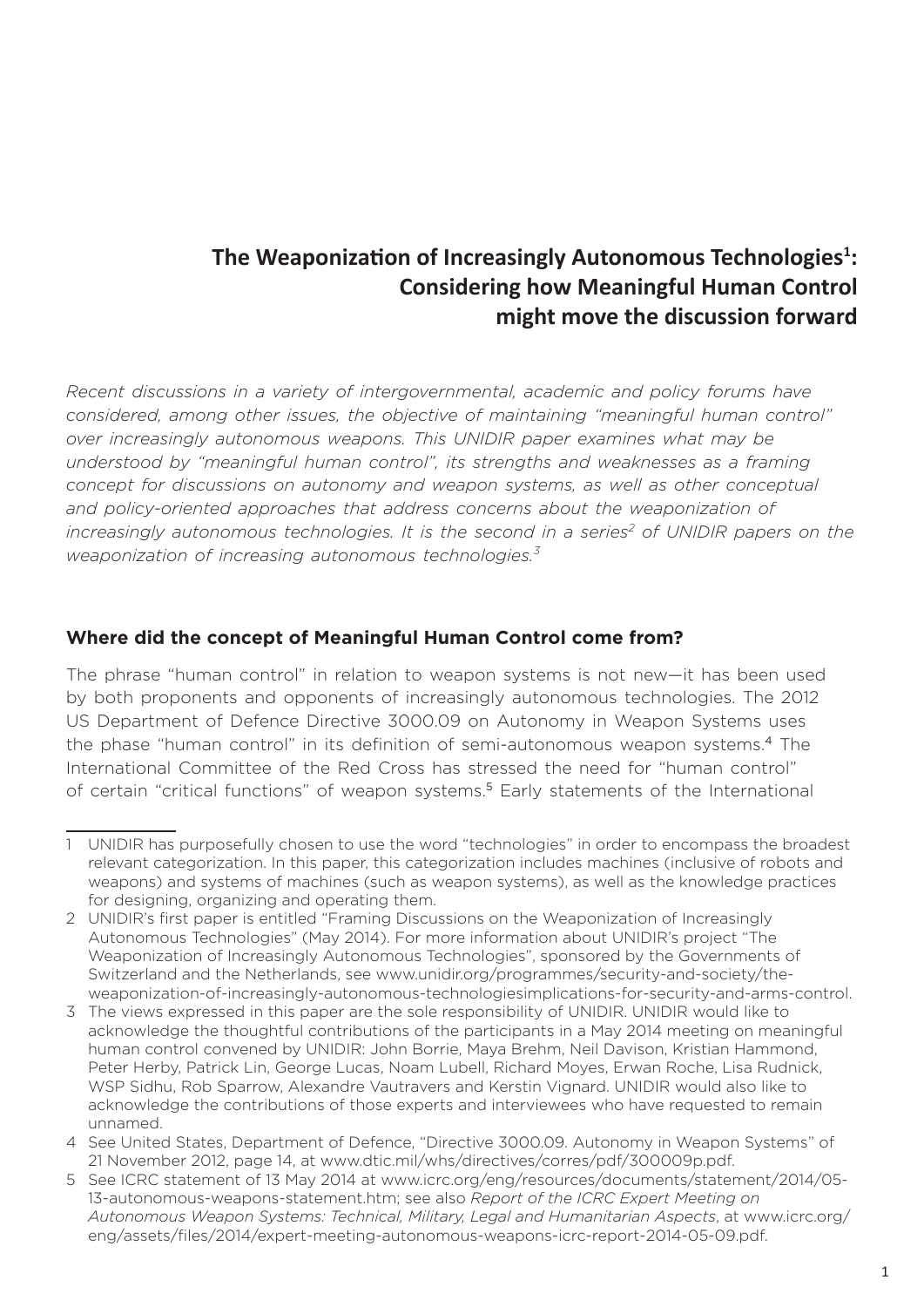Committee for Robot Arms Control (ICRAC) spoke of the importance of human control, and the 2010 Berlin Statement of a group of experts convened by ICRAC warned of "the loss of human control over the maintenance of security, the use of lethal force and the conduct of war…".<sup>6</sup> However it was the UK NGO Article 36 that coined the term "Meaningful Human Control".<sup>7</sup>

The phrase Meaningful Human Control (MHC) has been taken up by civil society and some States as a useful framing concept for discussions on autonomy in weapon systems. ICRAC and the Campaign to Stop Killer Robots—as well as numerous individual experts point to the challenges or inability of establishing MHC as one reason to call for a ban on autonomous weapon systems. Article 36 has continued to develop the intellectual underpinning of the concept, notably through its Briefing Papers<sup>8</sup> produced for delegates to the November 2013 meeting of the Convention on Certain Conventional Weapons (CCW) and the May 2014 CCW Meeting of Experts on Lethal Autonomous Weapon Systems. At the May meeting, many States welcomed the MHC concept as a useful basis for discussion, while others noted that the concept needed further development and study.<sup>9</sup> It is clear, however, that for a variety of stakeholders the idea of Meaningful Human Control is intuitively appealing even if the concept is not precisely defined.

As the international community grapples with how to address the weaponization of increasingly autonomous technologies, it is worthwhile to consider if the MHC concept could help frame<sup>10</sup> the nascent discussions and perhaps ultimately serve as the basis of an explicit international norm.

## **Meaningful Human Control over \_\_\_\_\_\_?**

Article 36's concept of MHC is explicit-calling for Meaningful Human Control over individual attacks. However, the phrase is entering currency without this modifier, leading to various interpretations, e.g.:

- Meaningful Human Control over weapon systems?
- Over the critical functions<sup>11</sup> of autonomous weapons?
- Over individual attacks?

Each of these interpretations—and others—could be valid, but it will be crucial that those who use the term are explicit about the object of control in order to further their own thinking and to reduce potential misunderstandings.

<sup>6</sup> See "Berlin Statement" at http://icrac.net/statements/.

<sup>7</sup> See Article 36, "Killer Robots: UK Government Policy on Fully Autonomous Weapons", a commentary on the UK Ministry of Defense's 2011 Joint Doctrine Note on "The UK Approach to Unmanned Systems", at www.article36.org/wp-content/uploads/2013/04/Policy\_Paper1.pdf.

<sup>8</sup> Article 36, "Structuring Debate on Autonomous Weapon Systems" and "Key Areas for Debate on Autonomous Weapon Systems", available at www.article36.org/wp-content/uploads/2013/11/ Autonomous-weapons-memo-for-CCW.pdf and www.article36.org/wp-content/uploads/2014/05/ A36-CCW-May-2014.pdf.

<sup>9</sup> See, for example, paragraph 20 of the Report of the 2014 Meeting of Experts on Lethal Autonomous Weapon Systems (Advance Copy), submitted by the Chairperson of the Meeting of Experts.

<sup>10</sup> For the purposes of this paper, a framing refers to "conscious strategic efforts by groups of people to fashion shared understandings of the world and of themselves that legitimate and motivate collective action", Keck and Sikkink, as cited in J. Borrie, *International Affairs*, vol. 90, no. 3, 2014, p. 636.

<sup>11</sup> The ICRC has described 'critical functions' as the acts of acquiring, tracking, selecting and attacking targets. See ICRC, *Report of the ICRC Expert Meeting on Autonomous Weapons Systems*, op. cit.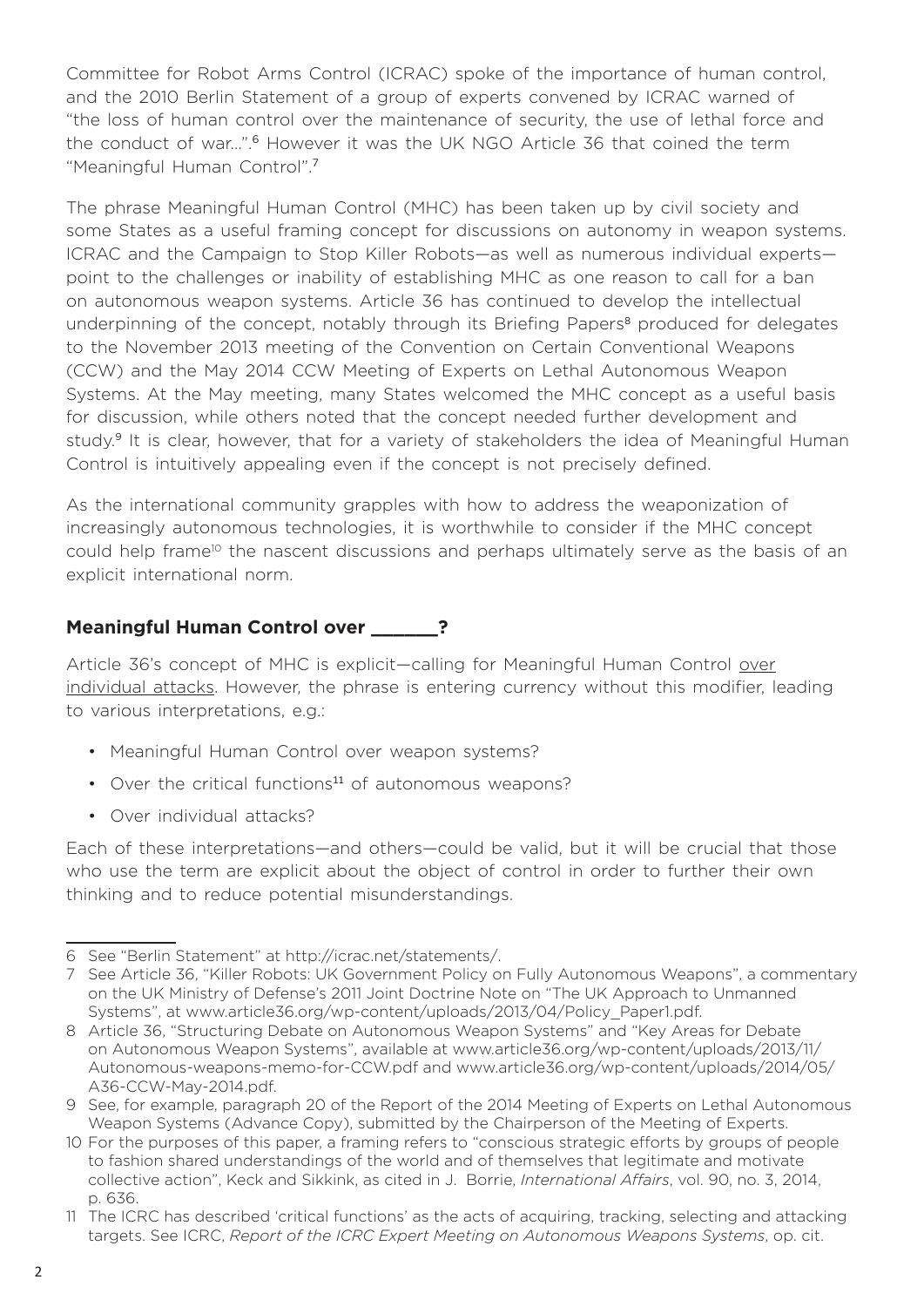#### **How might Meaningful Human Control advance the discussion conceptually?**

MHC may be seen as a useful approach to discussing what is problematic about increasingly autonomous technologies that can identify and attack targets without any human intervention. The MHC concept could be considered *a priori* to exclude the use of such systems. This is how it is often understood intuitively. However, whether this is in fact the case depends on how each of the words involved is understood. "Meaningful" is an inherently subjective concept as individuals give different meanings to the same sets of facts. Meaningful might refer to whether there is sufficient time for a human to intervene, exercise judgment, override or terminate an attack. "Human control" may likewise be understood in a variety of ways. To some, control will mean that a human operator is monitoring the system and making all critical decisions including, in particular, the decision to attack a given target. Others will argue that human control can be sufficiently exercised through the design of a system and by ensuring that it functions reliably and predictably without having a human "in the loop" for each targeting and attack decision.<sup>12</sup>

The concept of MHC as described by Article 36 is distinct from the traditional characterization of a human "in or on the loop" as it offers more precision (control versus the somewhat ambiguous conceptual "loop" or the more passive "judgment"), it explicitly emphasizes the quality of control ("meaningful") and it implicitly accords responsibility to human agents for decisions concerning each individual attack.

Using the MHC concept as a frame to discuss the weaponization of increasing autonomous technologies has a range of positive aspects:

- It provides a common language for discussion that is **accessible to a broad range of** governments and publics regardless of their degree of technical knowledge.
- It focuses on a potentially shared objective of maintaining some form of control over all weapon systems and is **more comprehensive** than approaches that attempt to predict or regulate the evolution of the rapidly moving fields of technology, robotics and artificial intelligence.
- It is consistent with international humanitarian law regulating the use of weapons in armed conflict, which implicitly entails a certain level of human judgment and explicitly assigns responsibility for decisions made.
- $\cdot$  It is a concept broad enough to integrate consideration of ethics, human-machine interaction and the "dictates of the public conscience" which are often side-lined in approaches that narrowly consider technology, law or functions.

If States wish to move from using MHC simply to structure policy discussion to using it as a basis for an international norm, further work will be needed to develop a shared understanding of how such control is operationalized. Questions such as these will need to be addressed:

• Consideration of the different interpretations of the words "meaningful", "human" and "control" and how these are similar to or distinct from other concepts, such as

<sup>12</sup> Variations in this approach can be seen in US Department of Defence Directive 3000.09 (op. cit.) which requires that autonomous and semi-autonomous weapon systems "shall be designed to allow commanders and operators to exercise appropriate levels of human judgment over the use of force" and the United Kingdom policy that that the "... operation of weapon systems will always be under human control".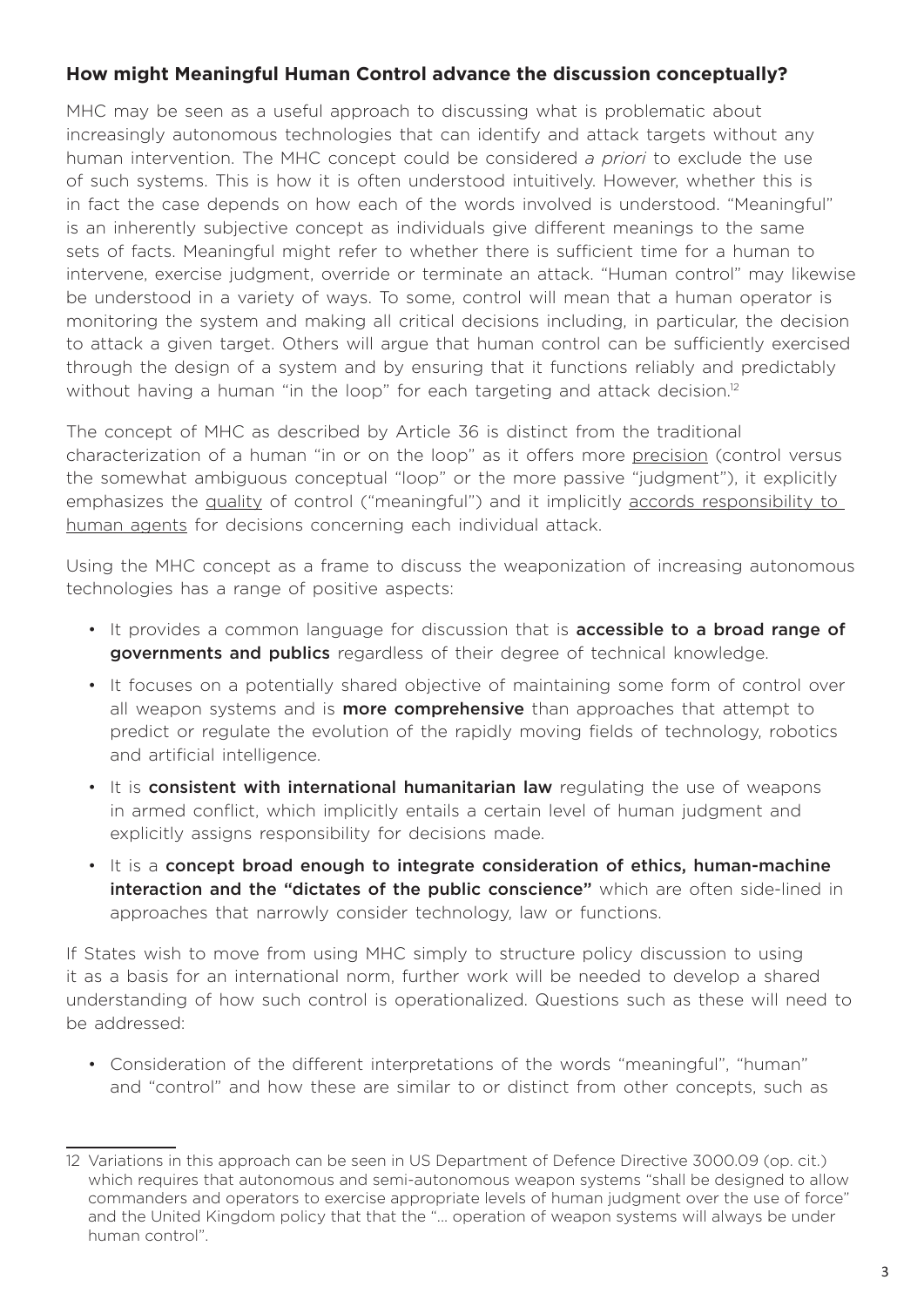"human control", "appropriate levels of human judgment" and the "man in, on or out the loop".

- "What" must be the subject of MHC? For example, is it the weapon system itself, each individual attack or something else?
- If MHC becomes widely accepted as a general principle, what sorts of parameters could be identified that would provide assurance that it is indeed being exercised?
- • Given that "control", in military terms, includes a variety of processes (such as intelligence collection, context analysis, target identification, a determination that the attack will be discriminate, a proportionality calculation and the decision to attack) is MHC equally necessary at each stage?
- Would a norm based on MHC raise questions about certain existing technologies?<sup>13</sup>
- • Given that the characteristic of autonomy might be highly attractive in militarily terms when communication with a weapon or weapon system is not feasible or is lost or jammed, how could MHC be exercised in such contexts?
- How could MHC be maintained in conflicts between opponents with roughly equal levels of technological sophistication—where the speed of machine decision-making outpaces humans' ability to follow or intervene?

Deeper discussion of such issues is useful as it helps to better articulate what some find unsettling about the weaponization of increasingly autonomous technologies. Such reflections will help to identify and focus on the precise nature of the challenges increasingly autonomous technologies pose, including those related to human-machine interaction, decision-making, responsibility and accountability.

It is perhaps not necessary that the MHC concept be precisely defined. Many widely shared concepts ultimately contained in international humanitarian law instruments are not defined in themselves—including, for example, "unnecessary suffering" and "indiscriminate effects". The fact that at least two countries<sup>14</sup> have explicitly stated policy acknowledging the necessity of either human control or human judgment in relation to autonomous weapon systems indicates that some the notions at the heart of the concept of Meaningful Human Control are already accepted principles by some States.

In summary, at this early stage of discussions on autonomy, the concept of Meaningful Human Control **provides an approach** to discussing the weaponization of increasingly autonomous technologies, not a solution to the technical, legal, moral and regulatory questions they pose. MHC turns our attention away from speculation about technological development and future capabilities and toward articulating the expectation that the development and use of emerging technologies will conform to established norms of responsibility, accountability, legality, and other principles of international humanitarian and human rights law.

<sup>13</sup> Paul Scharre notes, for example, that large numbers of existing, uncontroversial weapons systems fail to meet one set of minimum standards for meaningful control proposed at the May 2014 CCW meeting. See P. Scharre, "Autonomy, 'Killer Robots', and Human Control in the Use of Force" (part II), published on *Just Security*, 9 July 2014, at http://justsecurity.org/12712/autonomy-killer-robotshuman-control-force-part-ii/

<sup>14</sup> The United Kingdom and the United States.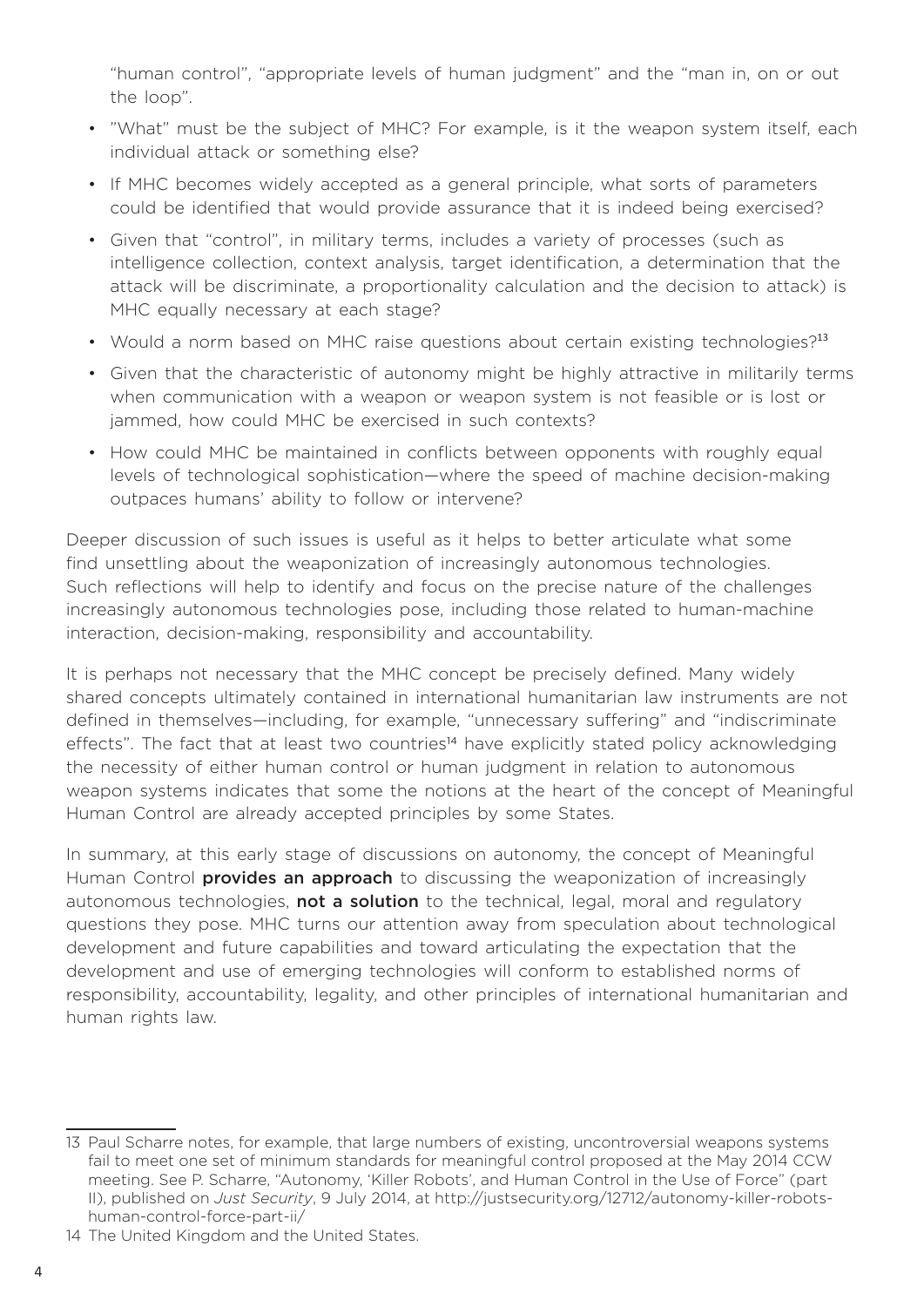#### **What sorts of parameters shape human control over weapons systems and attacks?**

In considering MHC as a frame for discussions on autonomy, it is useful to consider parameters that facilitate control over weapons generally as well as those where increasing autonomy raises specific issues or concerns.

1) Function of the weapon–Control is first and foremost based on knowledge of the weapon system. A thorough understanding by the operator and the commander of the selected weapon's functions and effects, coupled with contextual information (such as awareness of the situation on the ground, what other objects are in the target area, etc), contribute to the assessment of whether a weapon is appropriate for a particular attack.

Increasing autonomy in the critical functions of weapons means that contextual assessment about targeting and attack would be delegated to the weapons themselves. This raises issues about accountability and responsibility if the effects of the attack deviate from those intended by a human commander. A greater understanding of the degree of human oversight or control of existing systems that have highly automatic characteristics, such as Phalanx and Iron Dome, would be a useful area of inquiry not because these systems necessarily pose problems but for the opposite reason—in order to consider why haven't the use of these systems raised widespread concern before.

- 2) **Spatial limitations**—Restricting the use of certain weapon systems to operations in specific environments seems like a reasonable mechanism for ensuring control over increasingly autonomous technologies—particularly in relation to concerns of ensuring predictability (see below) in diverse environments. Yet, would such a geographic or spatial restriction be realistic or effective? Throughout history, weapon systems designed for one type of use have been employed for other uses and in new contexts based on need and innovation.
- 3) **Time limitations**—Limiting the time in which a weapon system can operate is an additional way of exercising control. Precedents include time limitations on active life of unanchored sea mines contained in the 1907 Hague Convention (VIII) and those on active life of remotely delivered anti-personnel mines in Amended Protocol 2 of the Convention on Certain Conventional Weapons.

A limitation on the time frame in which a system could function at higher levels of autonomy might be considered. Beyond the expected time frame for mission accomplishment the system would be required to return to a mode directly controlled by humans or to be redeployed. Such a parameter would also be appropriate for extended missions (such as those foreseen in the marine environment) where communications are limited, difficult or impossible. Yet would such limitations be adequate? Would systems simply be automatically reactivated at the end of each required time frame? How would one verify that a system outside of communication range had actually ended its autonomous functioning?

4) Predictability-For a weapon system to be under control it needs to behave in predictable ways in the environment in which it is deployed and the effect that is intended. This is in large part a product of the function of the weapon, and the space and time in which it is used.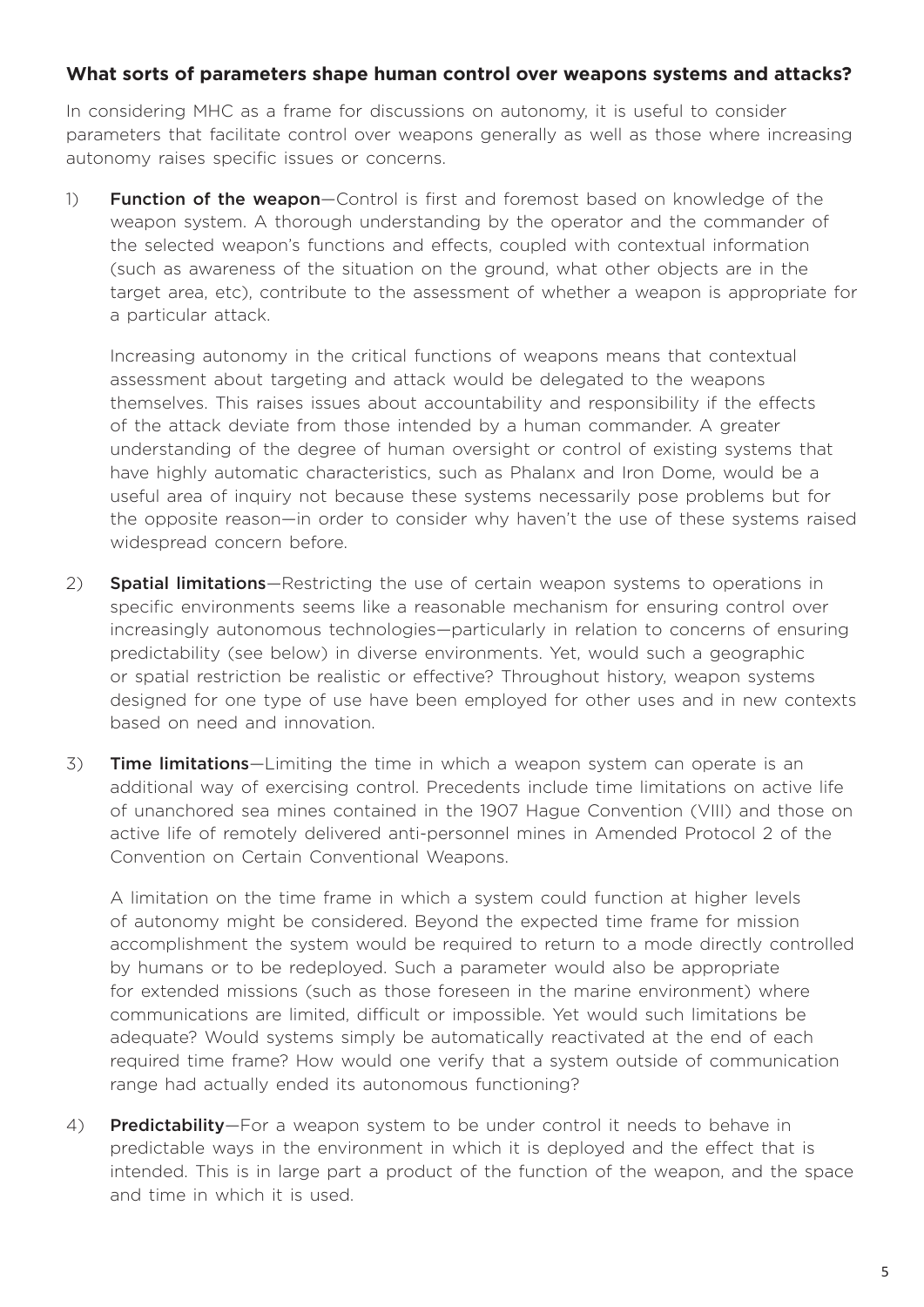A system that will be predictable in one environment (for example in the sea and air environments) may not behave in the same manner in another (such as a city with a wide range of objects and stimuli). In addition, a system that behaves predictably for a weapon designer or programmer may in the real world environment produce results that others, including a commander, may not expect or be able to foresee. It should also be noted that predictability of actions of such a system is not the same as predictability of outcomes/impacts. A given action may be predictable, but in interaction with a particular environment the results of that action may be surprising.

- 5) Distinction between systems intended for anti-material targets and those for use against combatants or with foreseeable consequences for civilians-It is possible that the degree of autonomy permitted for systems that target anti-materiel systems could be different from those designed for targeting persons. Yet, as with geographic restrictions mentioned above, is it realistic to expect that weapon systems will only be used for the purpose for which they are designed? And what of secondary effects? In urban areas, for example, "anti-materiel" weapons can have severe impacts on civilians. In light of the speculative nature of discussions on future autonomous weapons, it is worthwhile to consider what observations can be made about past practice: how have weapons technologies been used in the past for purposes or in situations other than that for which they were designed and what have been the consequences of their use.
- 6) Stationary versus mobile roles—It could be argued that it is more acceptable for stationary systems (e.g. those defending a given location or installation against specific types of threats) to have higher degrees of autonomy.<sup>15</sup> whereas those that are mobile in order to search out targets require a higher level of human control.<sup>16</sup> Yet what standards would be needed to ensure that even stationary systems would achieve the degree of distinction and ability to judge proportionality that is required by international humanitarian law?
- 7) **Standards of compliance**—Soldiers are trained and expected to fully comply with international humanitarian law in every instance. When individuals fail to comply, there are degrees of consequences for the individual, and perhaps further up in the command hierarchy as well. Given that no system may be considered 100% predictable,<sup>17</sup> would a lower standard of compliance be agreed upon? Would it be acceptable or legal to deploy an autonomous weapon system with the knowledge that its actions would be compliant less than 100% of the time? When humans behave in ways that fall short of compliance, there is the possibility they will face consequences. Is there an equivalent for an object?
- 8) **Verification**—How can measures of transparency, reporting and accountability be developed to ensure that whatever norm may be adopted at the national or

<sup>15</sup> In fact, this is already the case. Iron Dome and the Aegis system have been deployed for some time as defensive weapons with little resistance to or concern for the degree of their autonomy.

<sup>16</sup> Weapons such as the Harpy (a wide-area loitering munition) and encapsulated torpedo mines (a type of sea mine) are two currently deployed systems that are mobile and operate without human approval of specific target selection. P. Scharre notes that it is worth considering why so few countries have chosen to deploy these types of weapons despite the technology being fairly accessible. See P. Scharre, "Autonomy, 'Killer Robots', and Human Control in the Use of Force" (part I), published on *Just Security*, 9 July 2014, at http://justsecurity.org/12708/autonomy-killerrobots-human-control-force-part/.

<sup>17</sup> If for no other reason that no technological system operates without fault or error 100% of the time.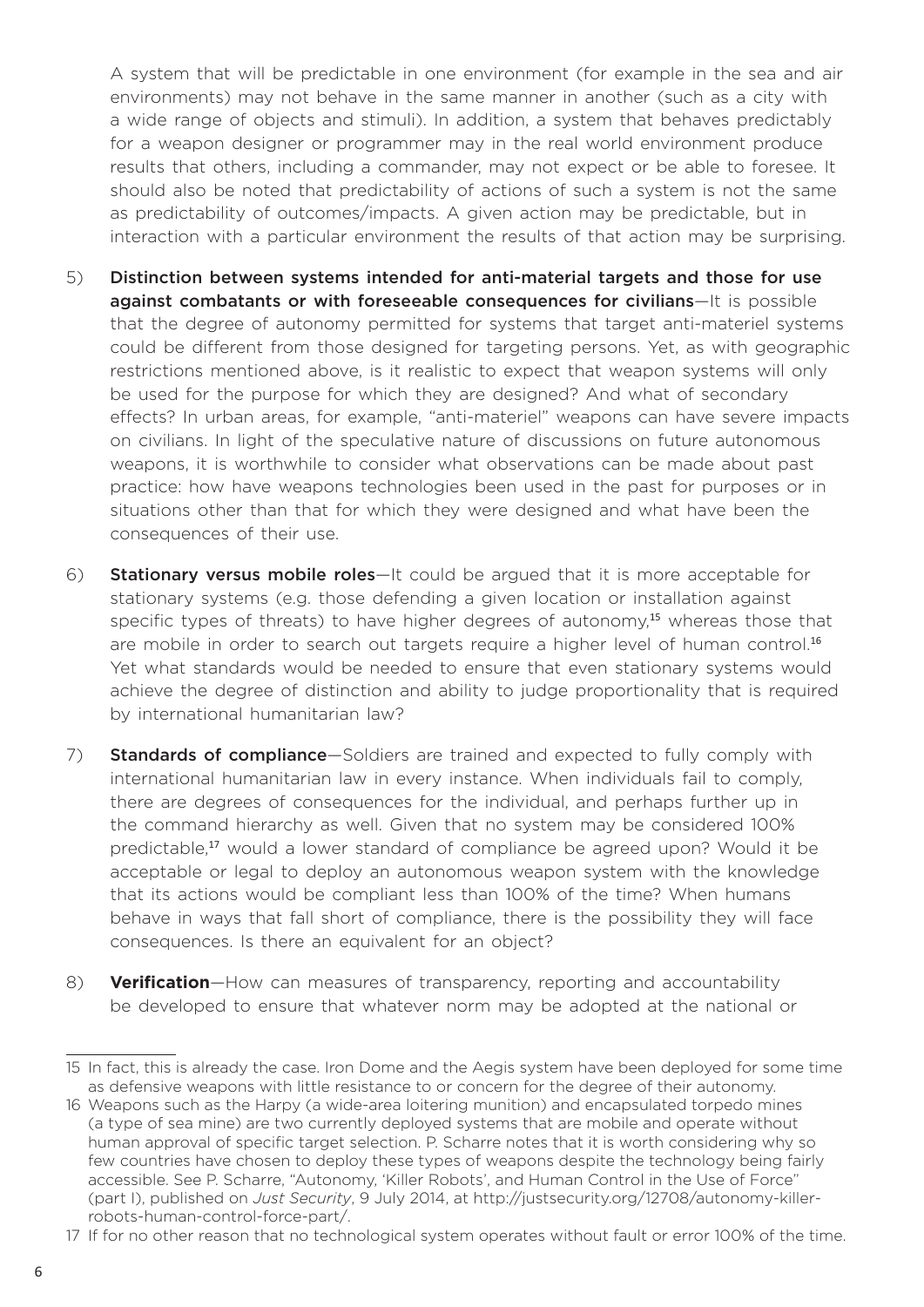international level is fully implemented? A good starting point for reflection is what sorts of transparency, reporting and accountability frameworks are in place for existing weapon technologies and whether States are likely to apply these to increasingly autonomous technologies. An additional test of this aspect is whether more countries are willing to share relevant national policies and practices, such as the United States DOD Directive. A culture of transparency offers both opportunities for exchange and learning, as well as serves as the basis to identify common underlying principles or approaches of States.

#### **What other approaches have been suggested to help frame discussions of increasing autonomy?**

Putting aside the initial traction that the concept of Meaningful Human Control has enjoyed, it is worth considering if other frameworks have the potential to provide an overarching approach that could unify discussions and form a basis for normative development. While less clearly articulated as a framing *per se*, other possibilities were put forth at the May 2014 CCW informal Meeting of Experts as useful for discussions on the weaponization of increasingly autonomous technologies. These include discussions based on technical definitions, predictability, and intent. As the disadvantages of a technologycentric frame have already been noted in UNIDIR's first observation paper,18 here we address predictability and intent.

#### *Predictability of compliance with international humanitarian law*

An approach based solely on predictability of compliance with IHL (notably rules on distinction, proportionality and precautions in attack) takes as a starting point that international humanitarian law has already integrated ethical as well as military considerations into universally accepted norms on the use of weapons in armed conflict. Rather than re-opening such issues in relation to increasingly autonomous weapon systems, it is suggested that it would be more effective to simply determine the capacity of any future system to comply with existing core rules. Compliance with known and accepted norms would therefore be the measure of both acceptability and legality.

If this approach were to be pursued, one would have to determine what level of compliance with existing rules is deemed acceptable. As discussed above in relation to MHC, a judgment would need to be made as to what level of compliance would be necessary or acceptable; whether technology will be evaluated using the same standard as human beings; or whether standards would need to be higher. Questions also arise about responsibility for the deployment of systems with a known error or fail rate (i.e. level of non-compliance).

Positive attributes of an approach based on predictability include:

- • Compliance with known and already accepted norms becomes the measure of both acceptability and legality.
- The level of predictability can, at least in theory, be tested and quantified prior to deployment.

<sup>18</sup> See UNIDIR, 2014, "Framing Discussions on the Weaponization of Increasingly Autonomous Technologies", op. cit., pp. 7–8.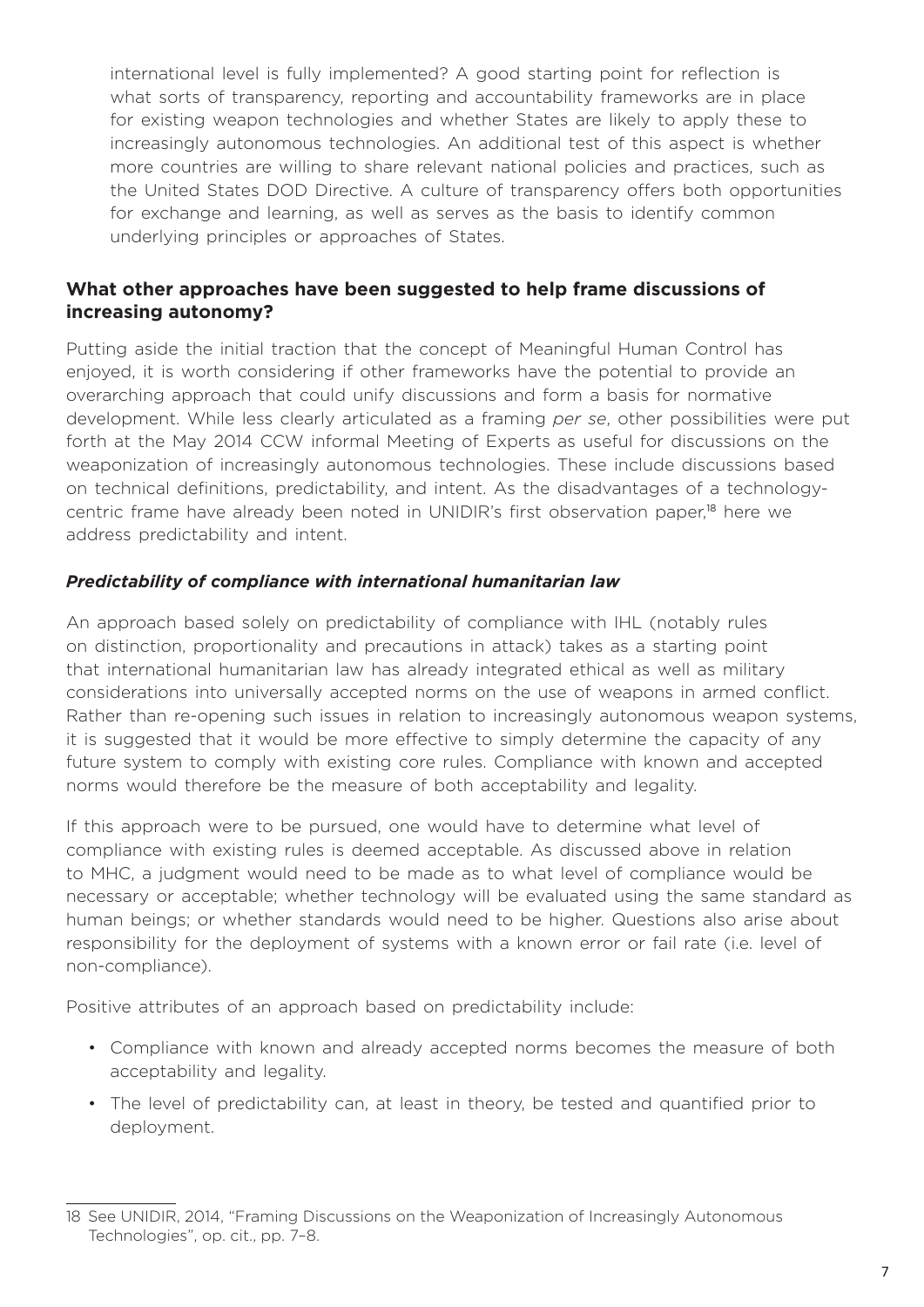• The predictability of compliance by increasingly autonomous systems can be compared to that of human combatants/operators.

However, this approach is not without challenges:

- • Levels of predictability in a range of environments will be difficult to reliably forecast as testing conditions might not correspond to those present at time, place and context of use.
- Predictability levels will likely be based upon "state of the art" systems. As similar systems are produced by an increasing number of actors, or modified by commanders in battle or other actors, the levels of compliance with international humanitarian law are likely to be lower.
- Is it technically possible—and is it desirable—to replace human judgment with a set of data-based "proxies" (i.e. data that is readable by computerized systems) for assessments of distinction, proportionality and precaution. For example, how nuanced would a targeting identification algorithm need to be? Would a targeting algorithm that classifies all males between the ages of 15 and 45 as combatants be acceptable? One might consider that this would be technologically codifying the already controversial practice of signature strikes.
- Predictability focuses on legal compliance with the existing IHL regime, which represents a negotiated outcome among States. This approach assumes that all ethical concerns have already been codified within IHL. As a result, this frame could make it difficult to address the possibility that new ethical considerations might arise from the weaponization of increasingly autonomous technologies.
- Such an approach excludes scope for ethical and social approaches in the debate on autonomous systems. It side-lines the concern about control and responsibility that many stakeholders see as central to the debate. It also neglects further consideration of human rights and the "dictates of the public conscience" that international humanitarian law recognizes as relevant to the determination of the legality of weapons.

#### *Human intent*

This approach attempts to address what is seen as the fundamental issue presented by the weaponization of highly autonomous technologies: that a machine could take life and death decisions, without any human intent involved. A norm or conceptual approach that requires that human intent must always be part of decisions to attack a target with potentially lethal consequences could be seen to articulate a generalized feeling that the automated taking of human life by machines is somehow wrong.

Some might argue that if a machine acts in a way that is consistent with the intent of the human responsible, does it matter whether the weapon is actually controlled/operated/ supervised by a human? Others would say that "automated" killing that is not based on a human's intent challenges core principles of both human rights law and IHL that protect human dignity and prohibit the arbitrary taking of life.

Positive attributes of an approach based on intent include:

• That it addresses a fundamental issue of human rights and dignity that human life should not be ended or damaged with no person ever intending this result.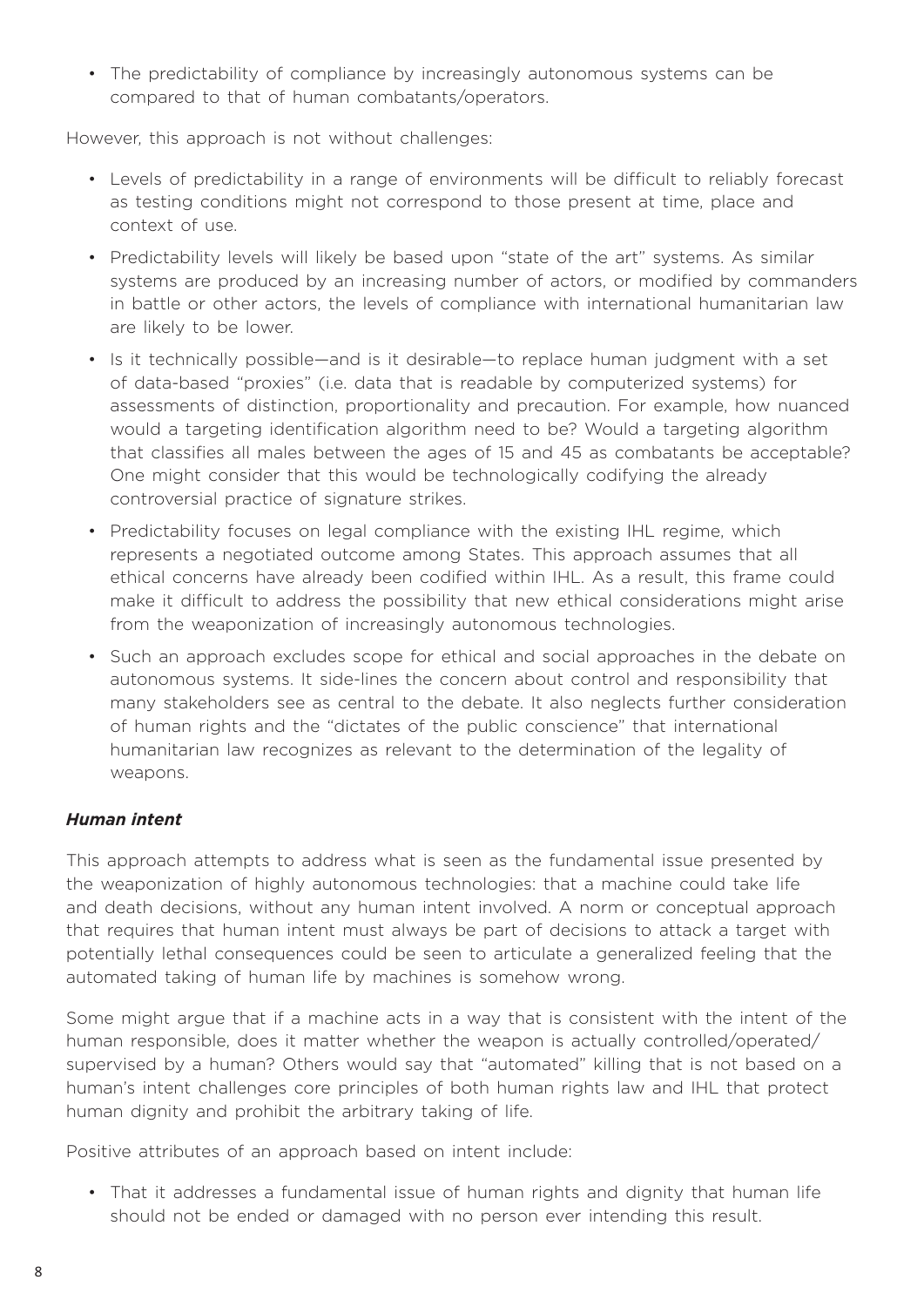• That it would capture the belief that the tools of violence are used by humans to achieve human-determined objectives.

Challenges of an approach based solely on intent would include:

- • Clarity about how human intent is expressed and what evidence would be required to prove intent. Also, whose intent? The designer(s) of a weapon, or its programmer(s)? Manufacturer? Commander? Operator? Could, for example design and programming alone could be taken as an expression of human intent?
- Focusing on intent might be too narrow. The approach may not adequately capture the range of social/ethical concerns of which intent is only one aspect.

It is interesting to note that both predictability and human intent are captured within the broad frame of MHC and thus these frames are not mutually exclusive approaches. Proponents of all three frames already have common ground for discussion.

#### **Final observation**

An attempt to develop national or international norms to address the challenges associated by the weaponization of increasingly autonomous technologies will need organizing principles that can be understood and broadly shared by a variety of States, civil society organizations, the public and the media.

To date the conceptual approach that has attracted the most interest has been that of Meaningful Human Control. Although this concept already serves as a welcome entry point for discussing the relevant issues, its strength as a frame for future discussions depends on how willing States, experts, organizations and other stakeholders are to engage in substantive exploration of fundamental and challenging issues, including those noted in this paper.

Any attempt to address the weaponization of increasingly autonomous technologies, at the global or national level, will need to be primarily a social and political process and not merely—or even primarily—a technical or legal exercise. The fact that the international community has indicated a willingness to engage on the topic of autonomy in weapon systems, and as different approaches to the topic already indicate some common ground, there is a solid foundation to build upon.